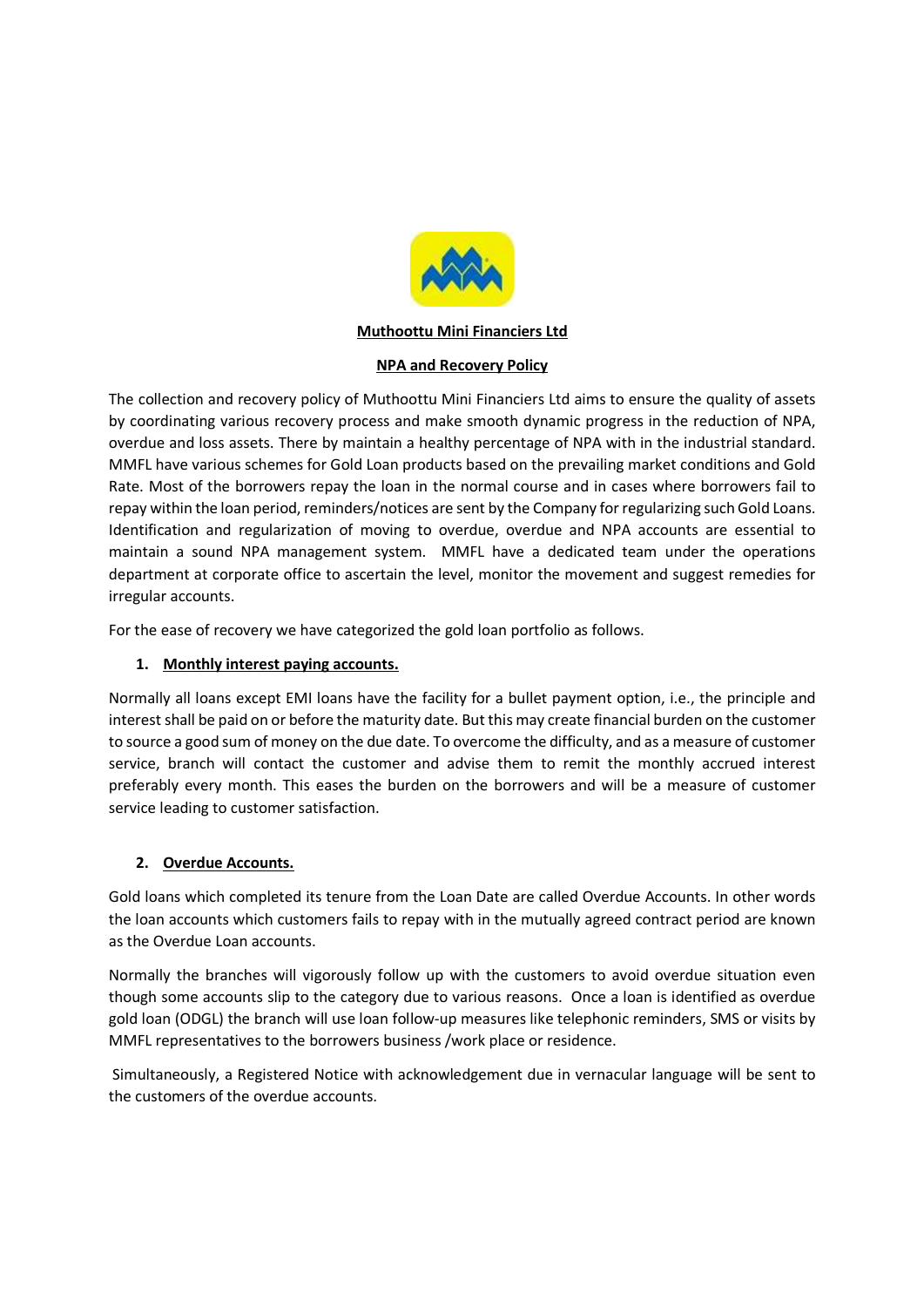# 3. Non-Performing Asset Accounts (NPA accounts).

An asset, in respect of which, interest and principle has remained overdue for a period of three months or more from the due date is classified as a Non-performing asset (NPA). In NPA accounts, the borrower has not made any previously agreed upon interest and principal repayments after the repeated follow up from the branches for these extended period of time.

### Treatment of NPA accounts.

A registered auction notice in the vernacular language will be sent to the customer if payment is pending 20 days from the due date. Telephonic reminders or visits by MMFL Employees to the borrowers place or residence are the other loan follow up measures used. As a precautionary measure, Company will verify once again the authenticity of the KYC collected and the purity of pledged ornaments in the NPA accounts. Telephonic reminders, Auction SMS or visits by Branch Manager, Regional Managers or Zonal Managers are made taking into account the net worth of the customer.

Muthoottumini Financiers Ltd, after taking into account the time lag between an account becoming nonperforming, its recognition as such, the realization of the security and the erosion over time in the value of security charged, make provision against sub-standard assets, doubtful assets and loss assets as provided hereunder:-

(i)Standard asset shall mean the asset in respect of which, no default in repayment of principal or payment of interest is perceived and which does not disclose any problem or carry more than normal risk attached to the business. A general provision of 0.4 per cent of total outstanding shall be made for these accounts

(i) Sub-standard assets: an asset which has been classified as non-performing asset for a period not exceeding 12 months. A provision of 10 per cent of total outstanding shall be made for these accounts.

(ii) Doubtful Assets is any Gold loans, which remains a sub-standard asset for a period exceeding 12 months. A provision of 10 to 50 percent of total outstanding shall be made for these accounts as per the provisioning norms.

(i) Loss Assets: A Loan account which has been identified as loss asset by the internal or external auditor of the company or by the lending Bank during their inspection to the extent is not written off by MMFL; and (b) an asset which is adversely affected by a potential threat of no recoverability due to either erosion in the value of security or non-availability of security or due to any fraudulent act or omission on the part of the borrower. 100 per cent of the outstanding shall be provided.

# 4. MTM (Mark to Market) Loss accounts.

.

In order to mitigate the risk on substantial erosion in the market price of the gold, and there by customer default and loss in auction, Company has formulated a Mark to Market policy. Categorization of Gold Loans under the risk perception and realization with the present market rate, accounts are categorized as MTM Loss A/c, Very High Risk, High Risk, Medium Risk and Low Risk categories. These classifications are based on a 5 day average closing price of 22 carat gold and if the Company is convinced that the market price / maximum realizable amount by sale of pledged items go below or equal to the total receivable amount from the borrower by way of principal, interest and other charges, these accounts will be treated